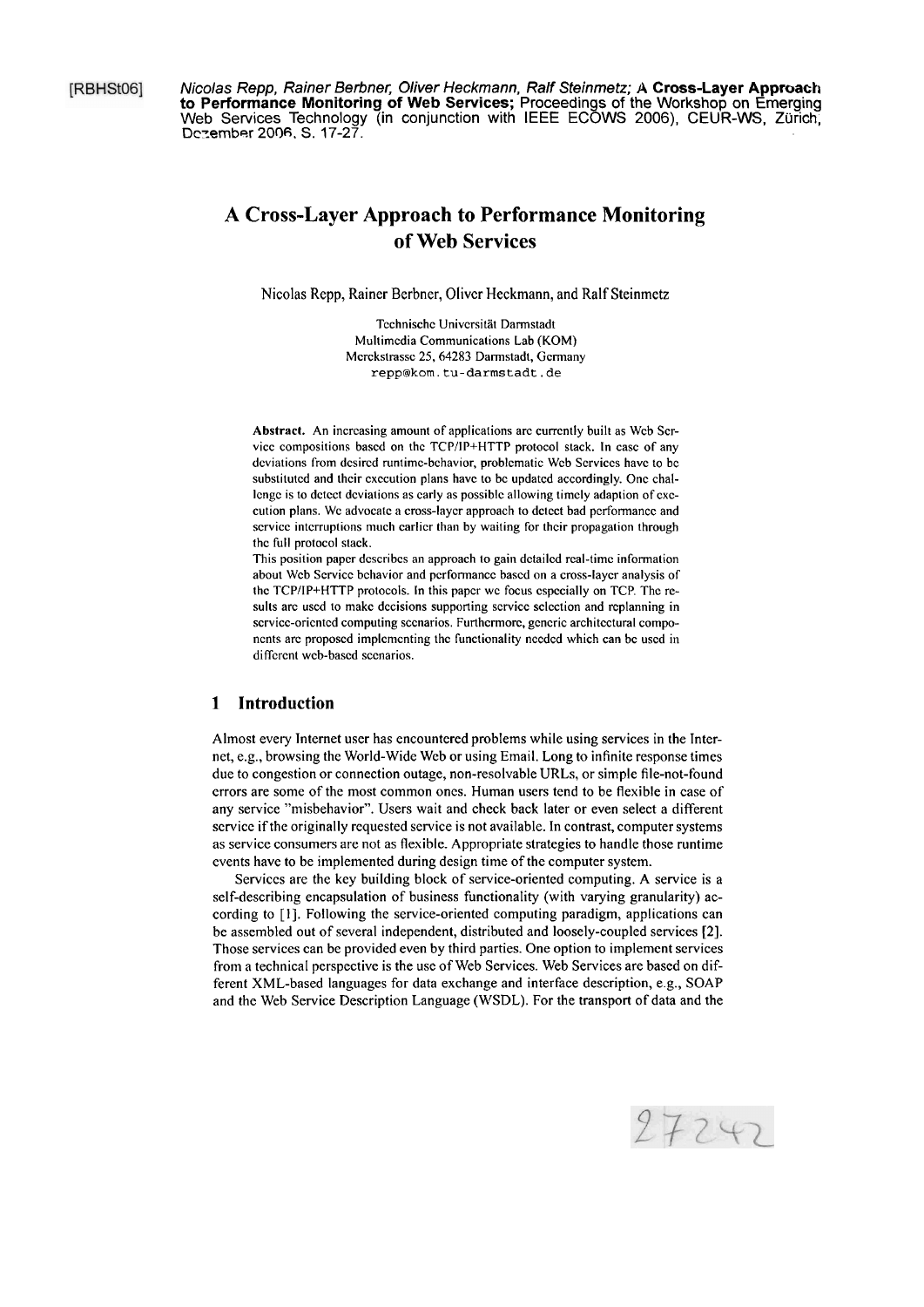

Fig. 1. Modified W3C Web Services Architecture Stack [3]

Web Service invocation mainly the Transmission Control Protocol (TCP) / Internet Protocol (IP) suite (e.g., RFC 793, **[4],** or [5]) as well as the Hypertext Transfcr Protocol (HTTP - e.g., RFC 261 6 or **[6])** are used. Figure 1 shows the W3C Web Services Architecture Stack enhanced by alternative Web Service technologies and the communication protocols used. It will be the basis for our further considerations.

In order to build applications from different existing Web Services the following generic phases are needed [7]: First, suitable Web Services have to be selected according to the functional and non-functional requirements of the application. Second, the selected Web Services have to be composed to an execution plan. Hereto, a composition can be described, e.g., on basis of the Business Process Execution Language (BPEL) [8]. In the next step the execution plan can be processed. During the execution phase it is possible that parts of the composition do not act as expected with regard to the non-functional requirements. Reasons for misbchavior of Web Services are manyfold, e.g., Server errors while processing a request, network congestion or network outages. Therefore, it is necessary to select alternative Web Services and to replan the Web Service execution [9]. Replanning is always a trade-off between the costs of creating ncw plans to fulfill the overall non-functional requirements and the costs of breaking the requirements [IO]. Timely action is required to reduce the delay in the execution of an application due to replanning and substitution of Web Services. Hence, we propose a proactive approach initiating countermcasures as soon as therc is evidence that a deviation might occur in the near future with a certain probability  $p$ . To start replanning before the deviation happens allows replanning to be carried out in parallel to the service execution itself. The results of replanning have to be discarded with probability  $1-p$  as the alternative plans are not needed.

Furthermore, current approaches often lack detailed information about the status of a Web Service due to the information hiding implemented in the layer model of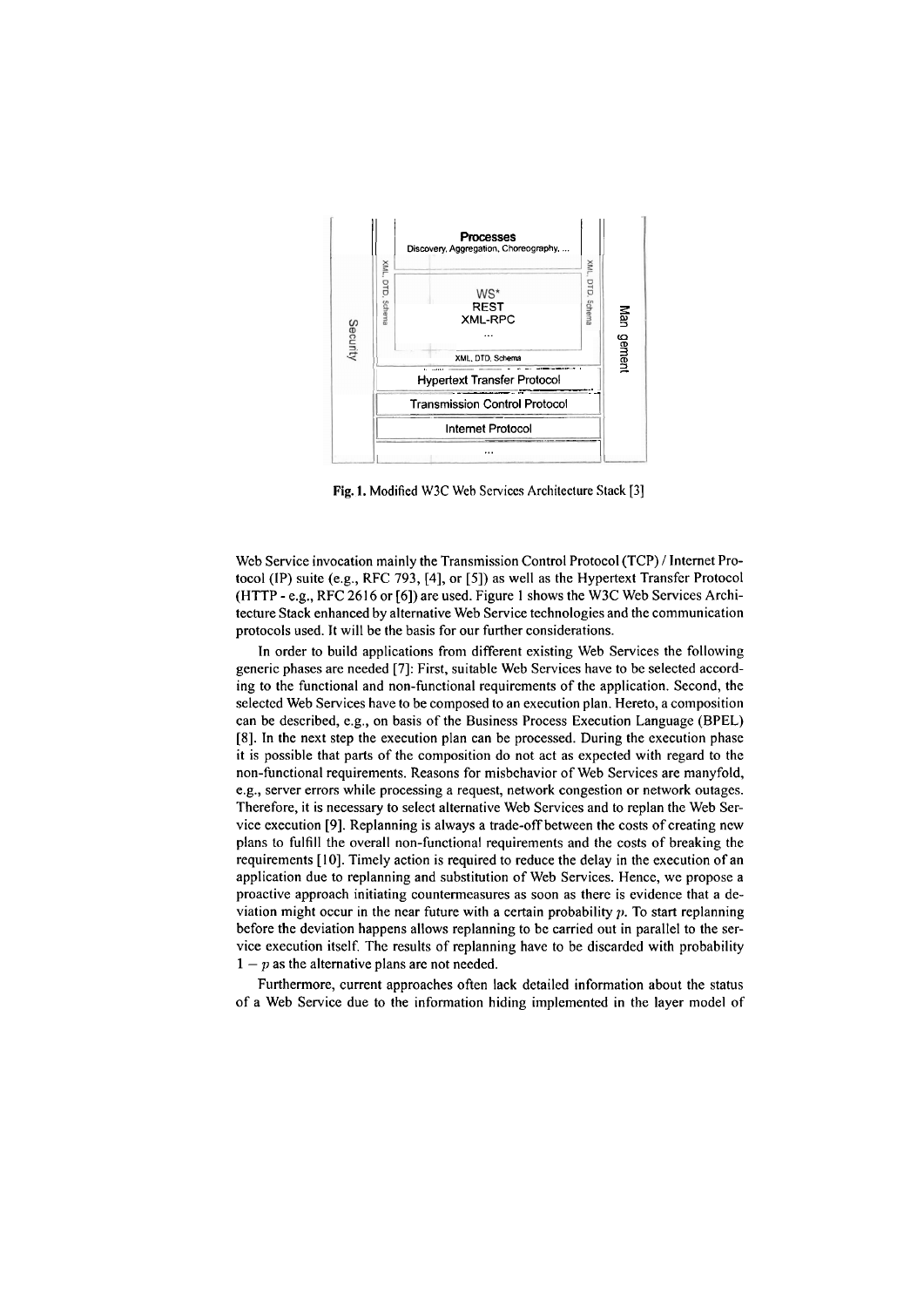the TCP/IP+HTTP protocol stack underlying Web Services. For this, we advocate a cross-layer approach to detect bad performance and service interruptions. Cross-layer analysis allows decisions based on decper knowledge of the current situation as well as dccisions made much earlier than by waiting for information propagating through the full protocol stack.

The rest of this position paper is structured as follows. In the next section we describe Quality-of-Service (QoS) and its meaning for Web Services. We especially focus on performance as a part of Web Service QoS. Afterwards, the relation between TCP/IP+HTTP and Web Service performance is discussed. Our cross-layer approach to performance monitoring an performance anomaly detection of Web Services is introduced thereafter. The paper closes with a conclusion and an outlook on future work.

## **2 Quality-of-Service and Performance of Web Services**

In this section we discuss QoS with regard to Web Services and Web Service compositions with a focus on Web Service performance.

#### **2.1** Quality-of-Service with regard **to** Web Services

Similar to QoS requircments in traditional networks, there is a need to describe and manage QoS of Web Services and Web Service compositions. Generally, QoS defines non-functional requircments on serviccs independent from the layer they are related to. QoS can be divided into measurable and non-measurable parameters. The most common measurable parameters are performance-related, e.g., throughput, response time, and latency. Additionally, parameters like availability, error-rate, as well as various nonmeasurable parameters like reputation and security are of importance for Web Services [10] [11]. The meaning of QoS requirements can differ between service providers and service requesters in a service-oriented computing environment [I I]. From a service providers' perspective, providing enough capacity with the quality needed to fulfill Service Level Agreements (SLA) with different customers is a core issue. Service requesters are more focused on managing bundles of Web Services from different vendors in order to implement their business needs. Therefore, management of QoS requirements is done on aggrcgations of Web Services, to a lesser extend on single Web Services.

There is a variety of other definitions of Web Service QoS. **A** more extensive approach identifies the following requirements [I 21: performance, reliability, scalability, capacity, robustncss, exception handling, accuracy, integrity, accessibility, availability, interoperability, security, and network-related QoS requirements. Especially the last requirement is of further interest. As many requirements of Web Service QoS are directly related to the underlying network and its QoS, implementations of network QoS mechanisms, e.g., Differcntiatcd Services (DiffServ) or the Resource Reservation Protocol (RSVP), are also covered by the dcfinition as well.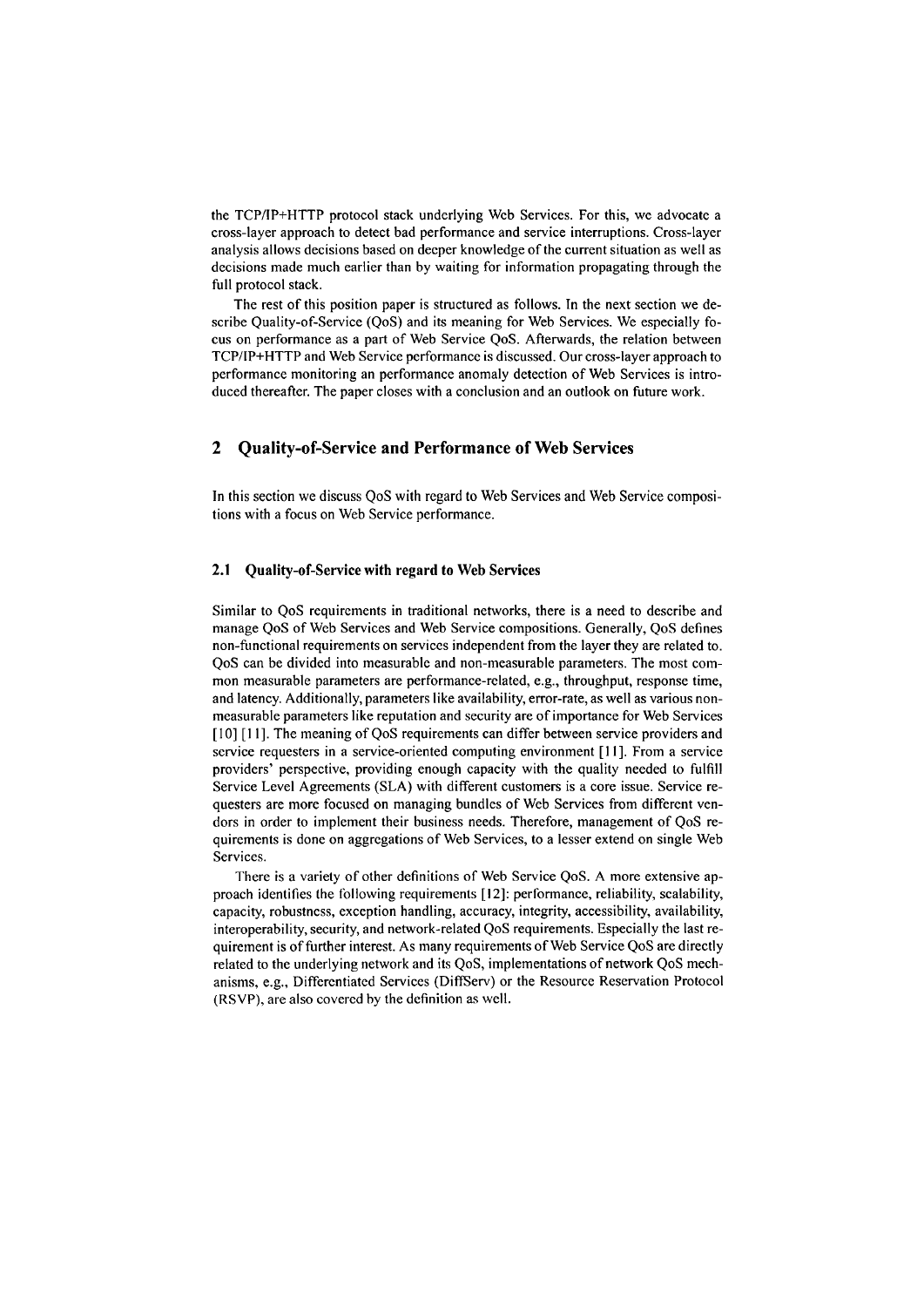### 2.2 Performance of Web Services

Performance of Web Services is not a singular concept. Rather, it consists of several concepts which themselves are connected to different metrics and parameters. Again, there are several definitions of' Web Service performance. We will use the definition provided by the Web Services Architecture Working Group of the W3C as a foundation for our own defintion. According to the W3C, performance is defined in terms of throughput, reponse time, latency, execution time, and transaction time [12]. Both execution time and latency are sub-concepts of the W3Cs definition of response time. Transaction time describes the time needed to process a complete transaction, i.e., an interaction consisting of several requests and responses belonging togcther.

For this paper, we define performance in terms of throughput and response time. Response time is the time needed to process a query, from sending the request until receiving the response [13]. Response time can be further divided into task processing time, network processing time, i.e., time consumed while traversing the protocol stacks of source, destination, and intermediate systeins, as well as network transport time itself. In case of an error during the processing of a request or a response, the response time measures the time from a request to the notification ofan error. We define response time as follows:

$$
t_{response}(ws) = t_{task}(ws) + t_{stack}(ws) + t_{transport}(ws)
$$

A large fraction of a web service's response time is determined by the processing time for requests and their respective messages in both intermediate systems and end-points. For the measurement of the response time, the encapsulation of data into XML messages and vice versa, compression and decompression of data, as well as encryption and decryption of messages also have to be taken into account. Furthermore, time for connection setup, for the negotiation of the connections parameters as well as the amount of time used for authentication are Part of the response time as well.

Throughput, measured in connections, requests or packets per second, dcscribes the capability of a Web Service provider to process concurrent Web Service requests. Depending on the layer, different types of connections can be the basis for measuremcnts, e.g. TCP connections, HTTP connections, or even SOAP interactions. We define the throughput of a Web Services as:

$$
throughput(ws)=\frac{\# requests(ws)}{time}
$$

Additionally, we have to define the concept of "performance anomaly" we will use later on. Performance anomalies describe deviations from the performance expected in a given situation. Performance anomalies do not havc to be exceptions or cven errors, e.g., a response time which exceeds the value defined in a SLA is also a performance anomaly with regard to business requirements. Furthermore, performance better than expectations is also an anomaly.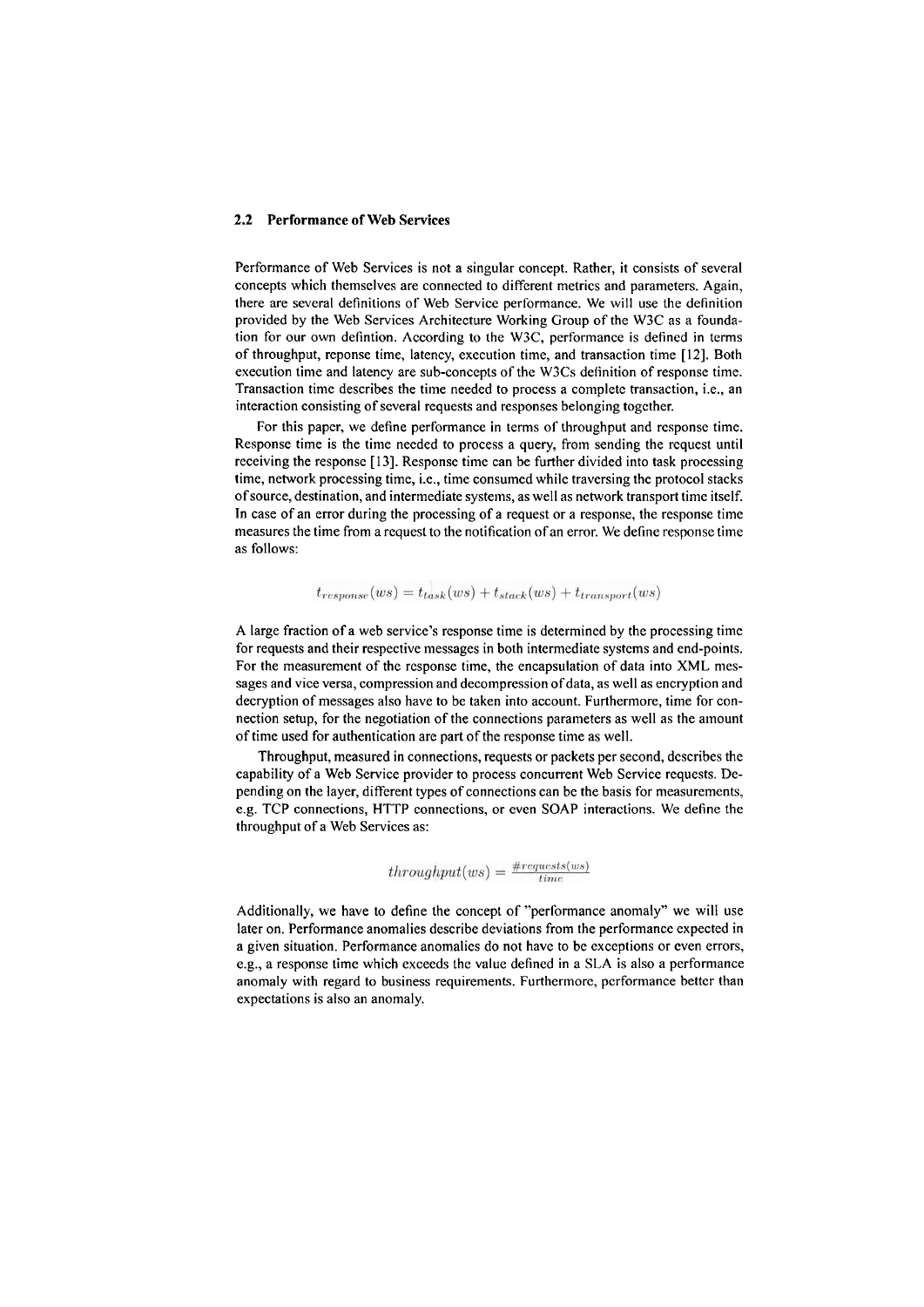# **3 A Cross-layer Approach to Performance Monitoring and Anomaly Detection**

In this section we describe an approach for performance monitoring and performance anomaly detection based on packet capturing and the application of simple heuristics. Therefore, we analyze IP, TCP, and HTTP data. The analysis of SOAP is not in scope of this Paper, as we Want to stay independent of a certain Web Service technology. Our approach can be applicd to various alternative Web Service technologies as well, e.g., XML-Remote Procedure Call (XML-RPC) or Representational State Transfer (REST). Nevertheless, in our examples we use SOAP as it is the most common Web Service technology in use.

#### **3.1 Protocol Parameters for Performance Monitoring**

Consider the simple Web Service invocation of a single Web Service as depicted in Figure 2. A servicc requester generates a SOAP request and sends the message using HTTP to thc service provider for further processing. The message has to pass several intermediate systems on its way bctween the interaction's endpoints. The SOAP response message is again transported using HTTP.



**Fig. 2.** Simplc Wcb Scrvicc intcraction

During data transfer several problems can occur, which all have an impact on Web Service execution. Beginning with the network layer, we may face routing problems, e.g., hosts which are not reachable, congestion in Internet routers as well as traffic bursts. Additionally, on transport layer there are also potential pitfalls like the retransmission of packets due to packet loss or connection setup problems generating delays. Finally, there are also some potential problems on application laycr with regard to Web Services for example in form of resources, which are not existing or not accessable for HTTP or problems in processing of SOAP messages due to incomplete or non-valid XML data.

Although, many of the above problems are solved in modern protocol stack implementations, we can use the knowledge about them to define measurement points for performance monitoring. Depending on the problems in scope different protocol parameters have to be uscd. Tablc 1 gives an overview of measurement points on different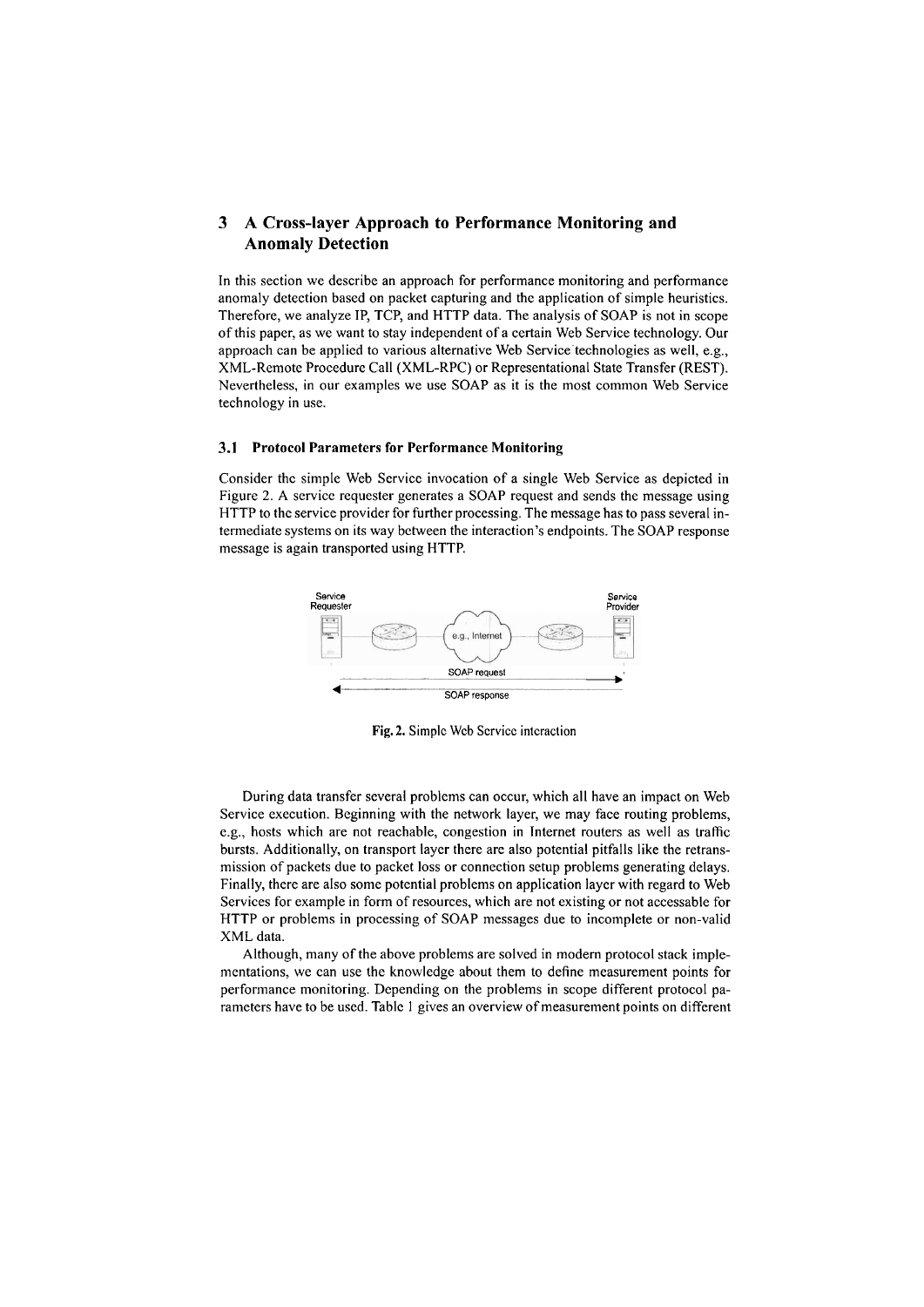| Protocol Measuring Point / Parameter         |                            |  |  |
|----------------------------------------------|----------------------------|--|--|
| IP                                           | ICMP messages              |  |  |
| <b>TCP</b>                                   | Size of advertising window |  |  |
|                                              | Roundtrip time (RTT)       |  |  |
|                                              | Sequence numbers in use    |  |  |
|                                              | Flags used in packets      |  |  |
|                                              | Information about timers   |  |  |
| <b>HTTP</b>                                  | Header information         |  |  |
| Table 1. Measuring points per protocol layer |                            |  |  |

protocol layers. We will use the transport layer parameters as an example to derive metrics and heuristics for performance anomaly detection in the following section.

#### **3.2 Metrics and Heuristics for Performance Anomaly Detection**

As noted in Section 2.1 wc can differentiate betwecn thc requirements of service requesters and service providers. To visualize our concepts we will focus on the service requester's perspective in this position paper. Before basic heuristics are proposed we present metrics based on the parameters presentcd in Table I, which will be the foundation of our heuristics. We propose several metrics based on parameters of the transport layer protocol:

- *MI* Average throughput in bytes per second (BPS).
- *M2*  Throughput based on a nioving average over window with size *n* seconds in BPS.
- $-M3$  Throughput based on exponential smoothing (first degree) with  $\alpha$  varying in BPS.
- M4 Roundtrip time based on a moving average over window with size *n* segments in seconds per segment.
- *M5* Number of gaps in sequence numbers based on a moving average over window with size *n* seconds in number of gaps per second.

The aggregation of single metrics in combination with the usage of appropriate thresholds allows us to build heuristics in order to detect anomalies with performance impact. The following two simple heuristics show the idea how to design heuristics based on the metrics discussed. Both were derived from experimentations in our Web Service test environment.

- $H1_{Requester}$ : *MI* (or *M2, M3*) in aggregation with *M4*, i.e., throughput combined with RTT.
- $H2_{Requester}$ : *M4* in aggregation with *M5*, i.e., RTT combined with the amount of gaps in TCP sequence numbers.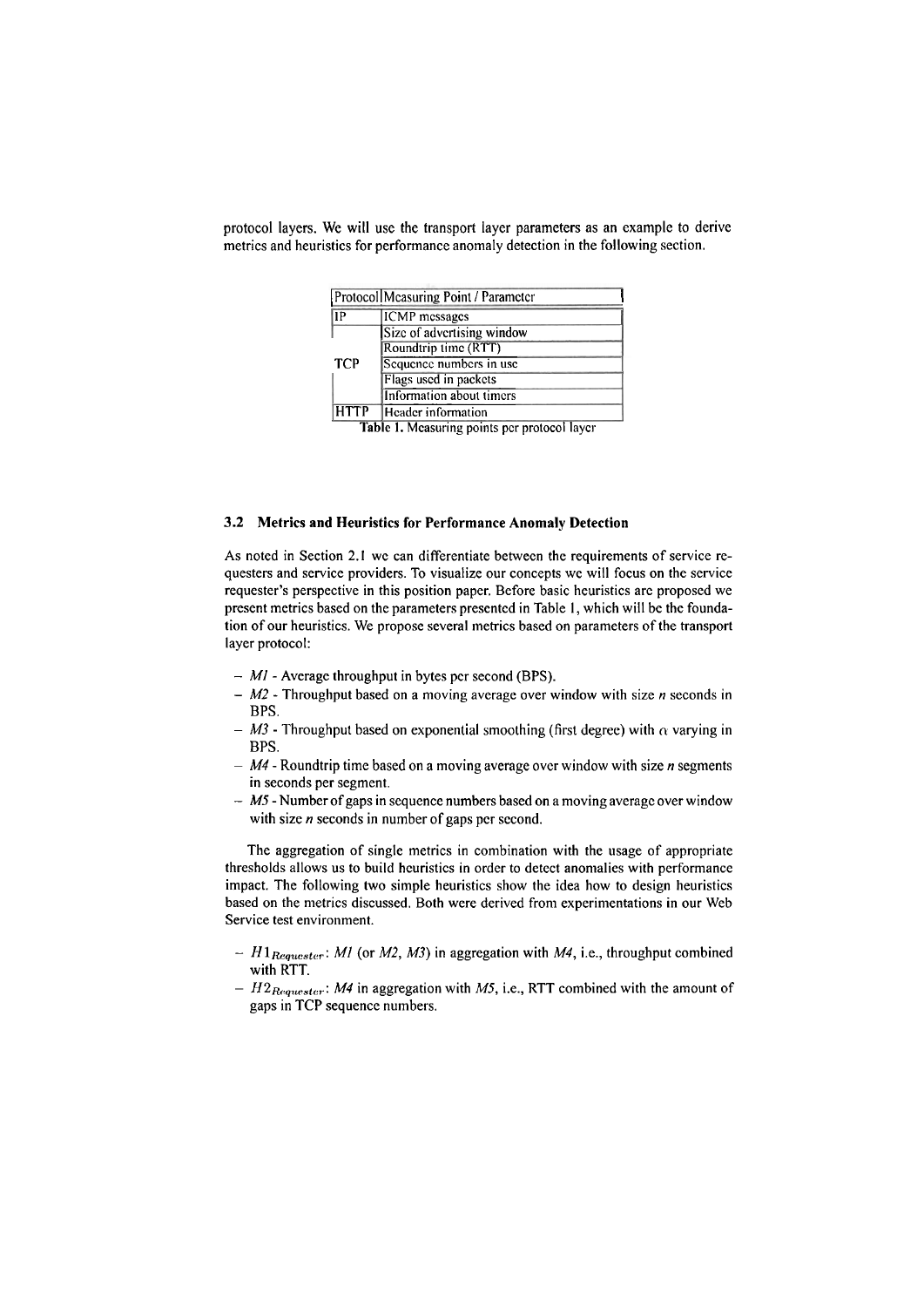Singular metrics are in some cases not sufficient for robust monitoring, e.g., **M5** without any information about RTT does not offer useful information.

In addition to those transport layer based heuristics, further parameters from other protocol layers and the respectivc metrics can be combined in order to create different cross-layer heuristics. Nevertheless, it is important that metrics and the related heuristics have to be calculated in an efficient way in order to keep additional processing times of our approach low.

### **3.3 Exemplary Evaluation of Our Approach**

To show the feasibility of our approach we set up an expcriment. Thc test environment consists of a 1.4 GHz Centrino with 1.256 GByte RAM running Windows XP as service rcquester and a 1.42 GHz G4 with 1 GByte **RAM** running Mac OS X as service provider. Apache Tomcat 5.5.17 is used as an application server. Both systems use Java 1.5 and Axis 1.4 as SOAP implementation. They are connected by 100 MBit/s ethernet. For packet capturing windump v3.9.3 is used.

First, we measure the response time of a Web Service in our test environment. As payload we use SOAP messages of variable size. Table 2 shows the results ofmeasuring 20 individual runs both with and without network outage for a payload of 20 MByte, a test scenario, which was already implemented in our test environment. Similar results can bc observed with a payload of 150 KB. Network outages are equally distributed

| $t_{response}(ws)$ [ms] minimum maximum average |                         |       |         |  |  |  |
|-------------------------------------------------|-------------------------|-------|---------|--|--|--|
| w/o outage                                      | 8.743                   | 9.604 | 8.891   |  |  |  |
| w/ outage                                       | $ 601,204 $ $ 605,831 $ |       | 604,186 |  |  |  |
| Table 2. SOAP response times                    |                         |       |         |  |  |  |

in the interval [0;max( $t_{response}(ws)$  w/o outage)]. A network outage is modelled as a permanent 100% packet loss, i.e., without a restart of the connection. Other scenarios, e.g., varying or temporary packet loss, are not in focus of this position paper. As Table 2 shows, the response time of our Web Service varies between 8.9 seconds (without outage) and 10.07 minutes (with outage) for a 20 MByte payload.

| $ rtt $ [ms]                    |  | minimum maximum average |      |  |  |  |  |
|---------------------------------|--|-------------------------|------|--|--|--|--|
| $ H1_{Requester} 0.22 $         |  | 10.41                   | 0.31 |  |  |  |  |
| <b>Table 3.</b> Roundtrip times |  |                         |      |  |  |  |  |

In a next step, we apply  $H1_{Requester}$  on our sample with network outages. Especially the roundtrip time extracted from TCP packets can be used as trend estimate for the overall response time in our scenario. Table 3 shows the average roundtrip times of all 20 runs. Using a moving average of the roundtrip times measured as a benchmark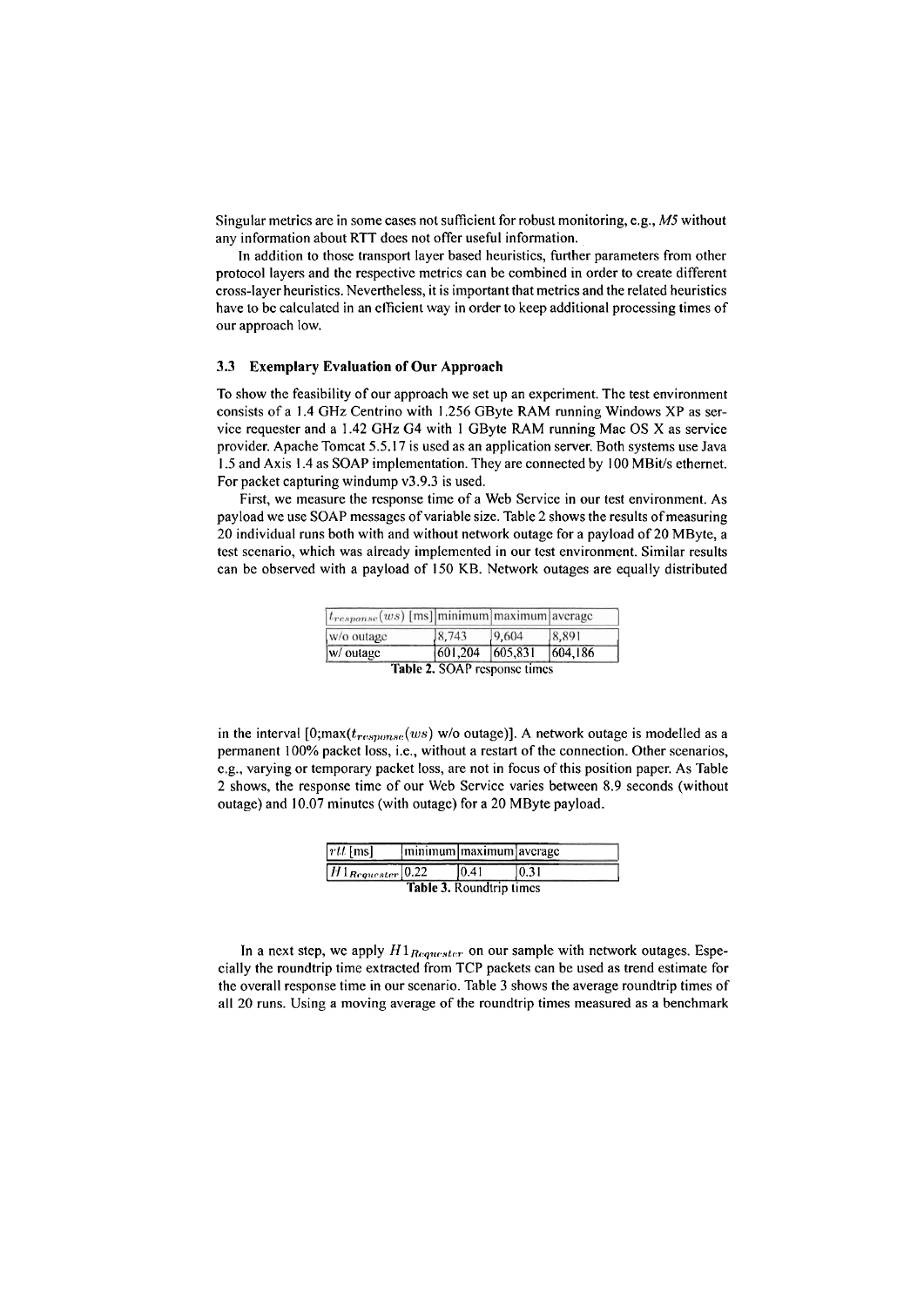for the roundtrip time of the packet in transfer, a warning to the replanning system can be sent, e.g., if the estimated time (or a multiple) is exceeded twice or more in a row. Unfortunately, throughput was not as good as the RTT as an indicator for performance anomalies in the given scenario.

### **3.4 Identification of Required Architectural Components**

In order to implement our idcas several architectural componcnts arc ncedcd. Thc key building blocks are depicted in Figure 3.



Fig. 3. Proposcd architcctural componcnts

The upper part of Figure 3 describes existing generic components used for planning and executing of Web Service compositions. The *Interface* allows deployment of workflows and configuration, the *(Re-)Planning Component* generates and adapts execution plans, which are thercafter executed by an *Orchestration Engine.* We propose the use of our Web Service Quality-of-Service Architectural Extension (WSQoSX) as implcmentation means for the functionality needcd. WSQoSX alrcady supports planning and replanning of compositions [7] [IO].

The lower part of the figure describes the two core components of our approach in addition to the protocol stack. This enhanced architectural blueprint is namcd Web Service - Service Monitoring Extension (WS-SMX). The *Monitor* specifies a component capable of eavesdropping of the network trafiic between service requester and provider. It also implements pre-filtering of'the data passing by reducing it to the protocol data of interest. Its data is passed to a *Detecfor* component, which is responsible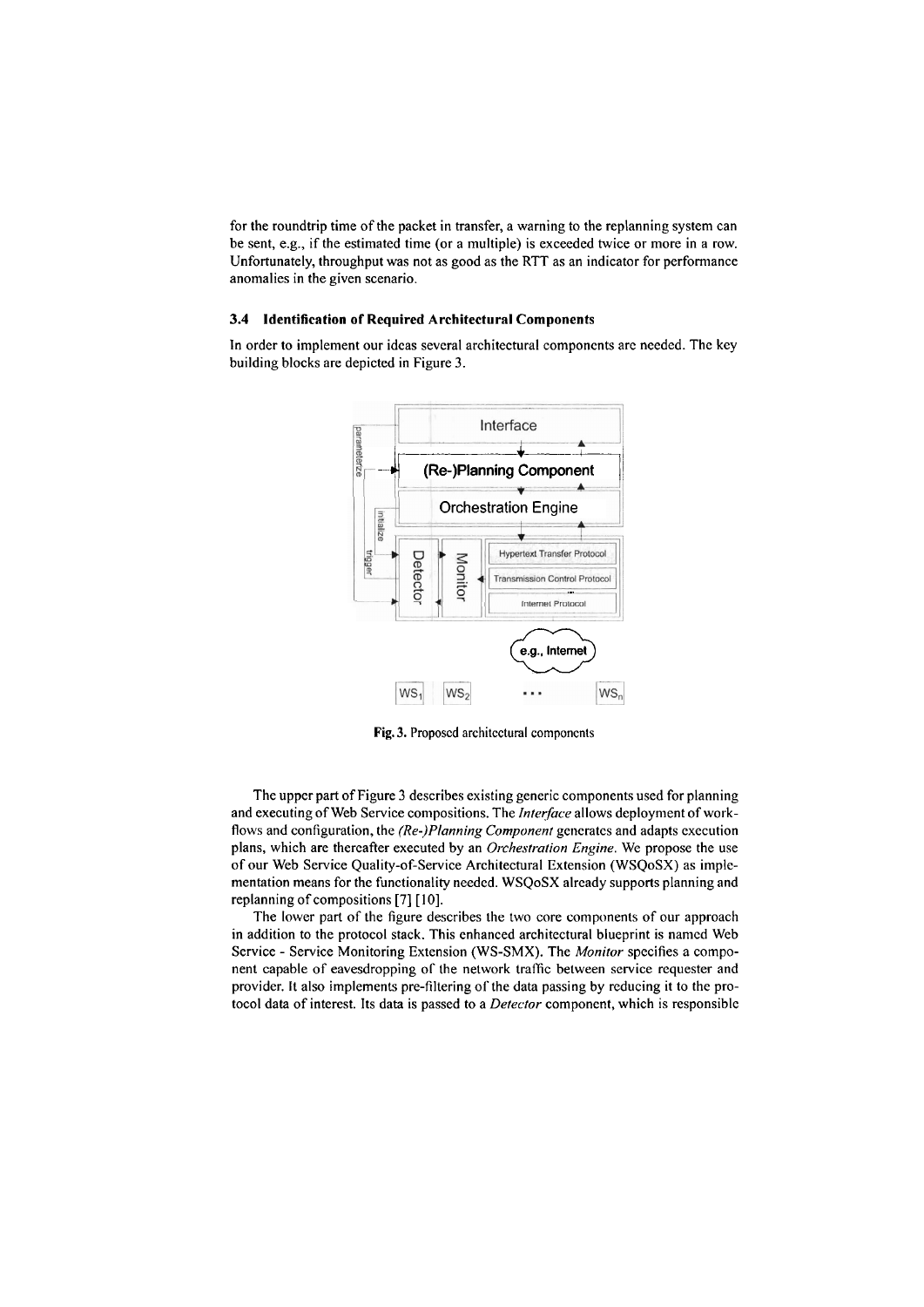for thc data analysis and therefore the performance anomaly detection. The *Detector*  component will iinplement thc heuristics discussed in Section 3.2. The *Orchestration Engine* initializes the *Defecfor,* which itsclf prepares the *Monitor.* The *Detector* analyses the data received by the *Monitor* and triggers the *(Re-)Planning Cornponent* in case of any critical findings. Additionally, the *Detector* component can be configured using the *Interface*. Both *Monitor* and *Detector* are implemented in a first version in our test environment based on Java 1.5 in combination with libpcap for packet capturing.

# **4 Related Work**

As our approach is based on rescarch of various domains this section gives an overview of related work in those dornains. Gschwind et al. [I41 describe WebMon, a performance analysis system with focus on Web transactions, i.e. transactions between a Web browser and a Web servcr. Monitoring is done on basis of HTTP. Web Services as remote method invocations as well as a further processing of the results of the analysis are not in scope of their paper. Similar mechanisms as the ones proposed by us are implemented in the commercial software package VitalSuite by Lucent, which is used for capacity planning and QoS management in large networks. VitalSuite can also analyze diffcrent protocol layers simultaneously. In contrast to the system we propose, Vital-Suite's focus is on reporting for end-users instead of automated management. A more detailed view on performance management of Web Services is discussed by Schmietendorf et al. [15]. The Web Services Trust Center (WSTC) allows Web Services to be registered at and measured by an independent third party for SLA management. WSTC enables the monitoring of performance and availability of Web Services, but not under real-time requirements.

The management of Web Service compositions, their orchestration as well as their optimization and planning is emphasized in various papers, partly mentioned in the introduction. Of further interest in that domain is the Web Service Manager (WSM) introduced by Casati et al. [I61 focusing on the business perspective of Web Service management, e.g., detecting and measuring SLA violations.

Fundamental work in the area of packet capturing, its justification and optimization was carried out e.g., by Feldmann [17] and Mao et al. [18]. Both do not focus on potential areas of application for packet capturing but on measurement itself. Feldmann uses cross-layer capturing and analysis of TCP and HTTP for later Web performance studies. Mao et al. describe both drawbacks and advantages of performance analysis of Web applications based on packet capturing mechanisms. Furthermore, a reliable and efficient approach for monitoring in distributed systems based on dispatching is discussed.

The idea of anomaly detection to predict certain critical situations is already used, e.g., in the area of network security, especially in network intrusion detection. Mainikopoulos ct al. describe the usc of statistical methods applied to network usage traces for anomaly detection, e.g., an attack on a networked system [19]. Another area of application is discussed by Yuan et al. [20]. They propose a system for automated problem diagnosis in applications based on system event traces. The correlation of current traces and patterns of well known problems allows an automatic identification of problem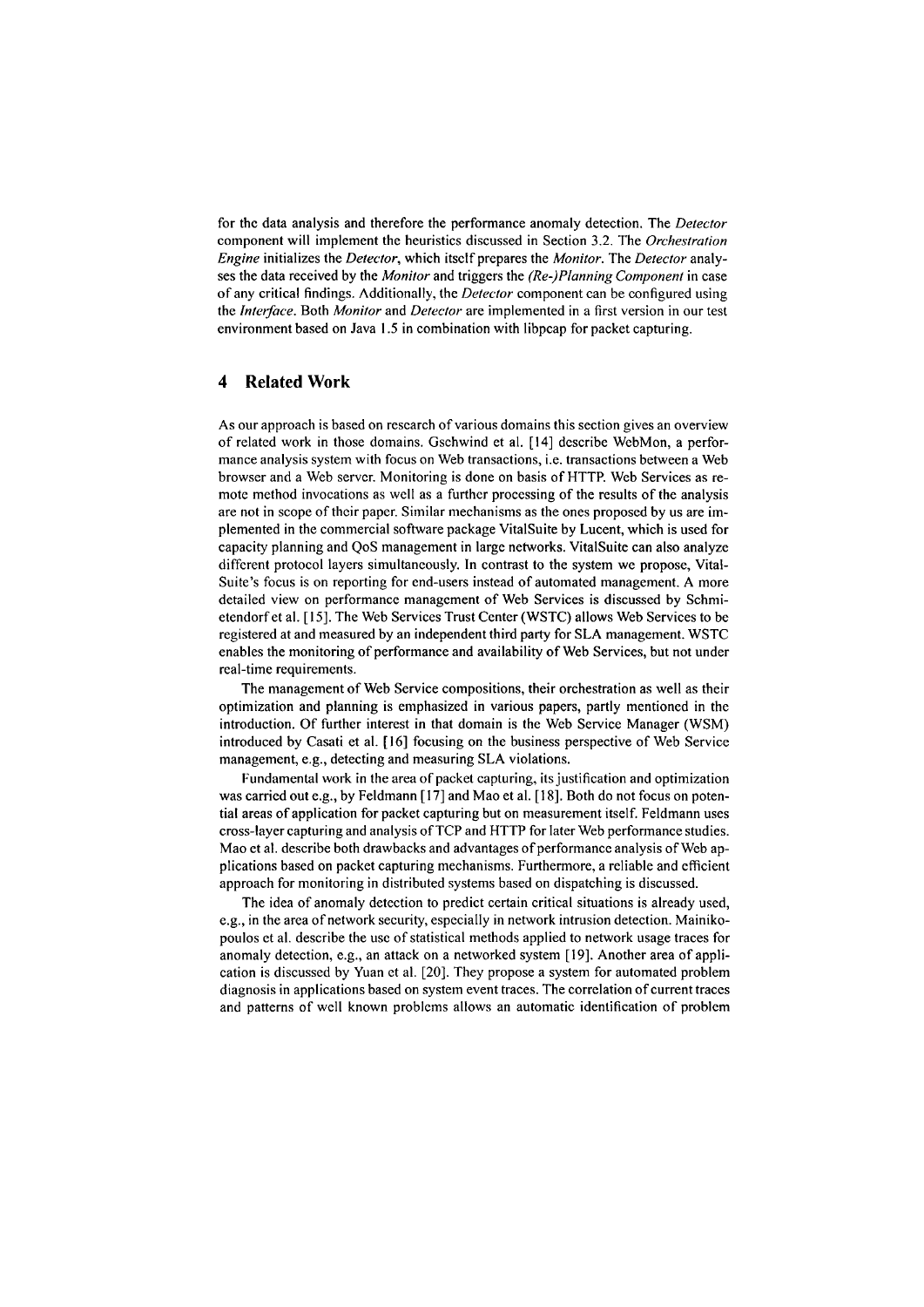sources and prediction of possible system errors. Furthermore, the authors use statistical learning and classifying methods to dynamically adapt and improve their system.

## **5 Conclusion and Future Work**

In this position paper we show that it can be beneficial to use information gathered on different protocol layers for decision support. Wc present an approach and several architectural components, which use hidden, low layer technical information for proactive replanning of Web Service compositions. As this is a position paper there are still some Open issues we are researching. We are currently testing machine learning algorithms for anomaly detection. Furthermore, we are working on enhancements of existing optimization models for Web Service compositions to support replanning [IO]. Additionally, we will test our approach from a service requester's perspective in real world scenarios, using Web Services available to the public, e.g., from Amazon or via Xmethods.

Using our approach for proactivc replanning is not limited to SOAP Web Services. As we are collecting our data on lower layers, the type of Web Service can be exchanged, e.g., REST and XML-RPC based Web Services can also be supported. But wc are not even liniited to Web Services as an area of application. The approach can be of benefit, e.g., to enhance Web browsers to detect network problems in a faster way.

## **Acknowledgments**

This work is supported in part by E-Finance Lab e.V., Frankfurt am Main.

### **References**

- I. Papazoglou, M.P.: Scrvicc-oricntcd computing: Conccpts, charactcristics and dircctions. In: Proccedings of the Fourth International Conference on Web Information Systems Engineering (WISE03). (Dcccmbcr 2003) 3-12
- 2. Bichler, M., Lin, K.J.: Service-oriented computing. IEEE Computer 39(3) (March 2006) 99-10 1
- 3. Booth, D., Haas, H., McCabc, F., Ncwcomcr, E.,Champion, M., Fcrris, C., Orchard, D.: Wcb scwiccs architccturc (2004. **http://www.w3.org/TR/ws-arch/,** acccsscd: 2006/07/02)
- 4. Stevens, W.R.: TCP/IP illustrated (vol. 1): the protocols. Addison-Wesley Longman Publishing Co., Inc., Boston, MA, USA (1994)
- 5. Tancnbaum, A.S.: Computcr Nctworks, Fourth Edition. Prcnticc Hall, Indianapolis, Indiana, USA (August 2002)
- 6. Mogul, J.C.: Clarifying the fundamentals of http. In: WWW '02: Proceedings of the 11th international conference on World Wide Web. (May 2002) 25-36
- 7. Bcrbncr, R., Grollius, T., Rcpp, N., Hcckmann, O., Ortncr, E., Stcinmctz, R.: An approach for thc managcmcnt of scrvicc-oricntcd architccturc (soa) bascd application systcms. In: Procccdings of thc Workshop Entcrprisc Modclling and Information Systcms Architccturcs (EMISA 2005). (Octobcr 2005) 208-221
- 8. Curbcra, F., Khalaf, R., Mukhi, N., Tai, S., Wccrawarana, S.: Thc ncxt stcp in wcb scrviccs. Commun. ACM 46(10) (2003) 29-34